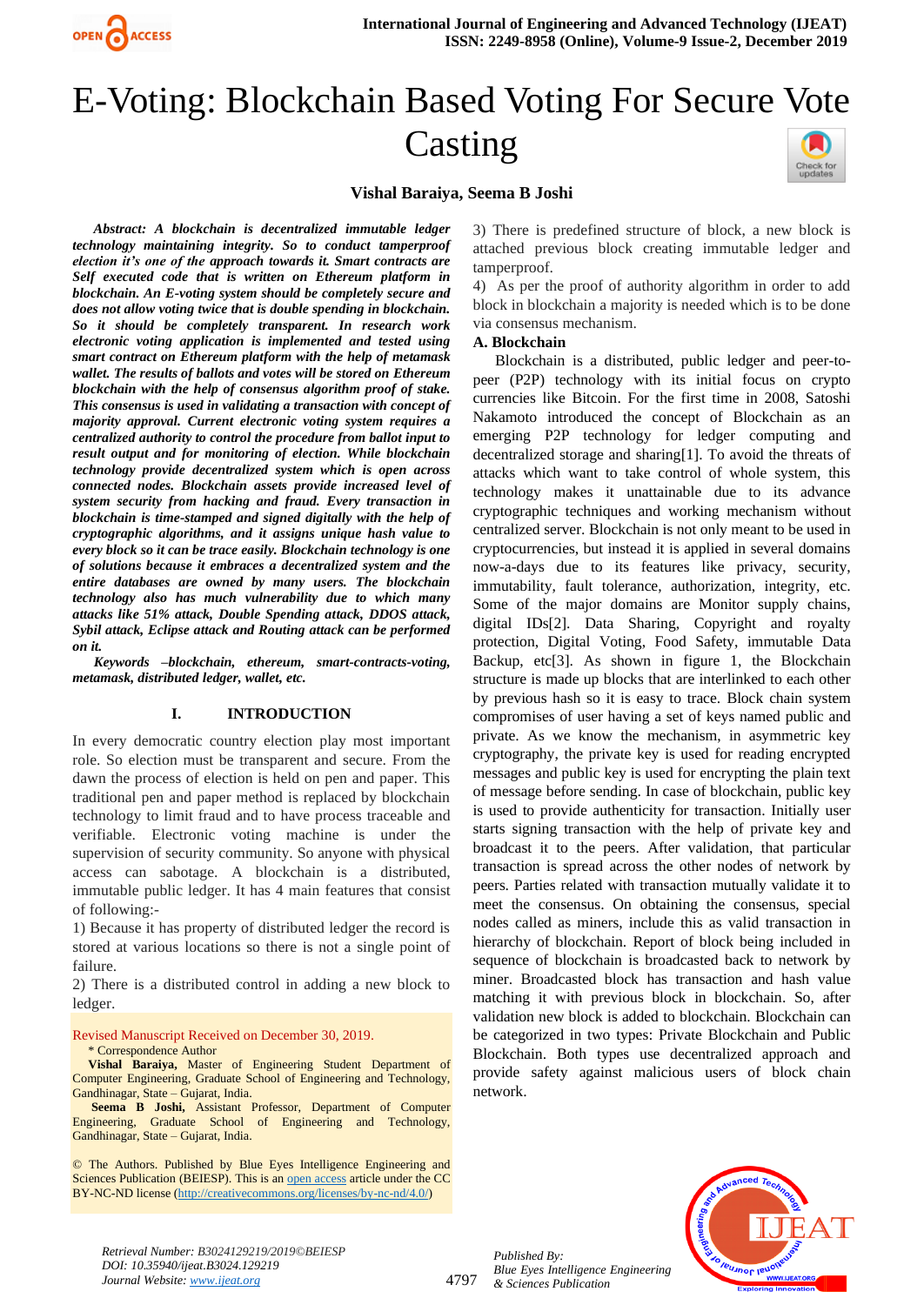

**Figure 1: Working of Blockchain**

The main differences between these two types are private blockchain requires permission to proceed as a user for doing transaction, while public blockchain is permission less, apart from that execution of general agreement, maintenance of distributed network and permission to join P2P network. In case of blockchain can be categorized based on two aspects: authorization and authentication. The central trustworthy authority takes care of authentication and authorization process for selecting miners in case of private blockchain. While in a public blockchain, no third party intrusion takes place for selecting the miners. The consensus protocols are main part of blockchain system. It is observed that vulnerability is around more than 50% for a new blockchain, which gets low as the blockchain grows in size and distribution<sup>[4]</sup>.

## **B. Ethereum**

Ethereum is an open source platform in blockchain which allows developer to make and test decentralized application. Ethereum was founded by vitalik buterin in late 2013. It's a next generation platform after the bitcoin. Unit of Ethereum is account. There are two types.

1) Contract account: A contract account has ether balance. It is programmed with logical code when executed it perform predefined operation.

When a contract account receives a transaction it will execute its code follow by input parameter which is sent as a part of transaction. The contract code gets executed in Ethereum Virtual Machine environment.

2) Externally Owned Account: An externally owned account (EOA) has ether in form of ether. It can send transactions this type of account is controlled by private keys

and it does not contain any type of code. Some other terms related to Ethereum are as follow:

- **Transaction:** The term transaction is signed data package that stores the information which is to be send from externally owned accounts to another account in blockchain. Transaction has information of transaction with the timestamp.
- **Value Field:** The value field in transaction is the amount of token to transfer from sender to recipient.
- **Message:** A message is simple script that is written at the time of transaction.
- **Gas:** Gas is the price to be spent for the execution of smart contract.
- **Start Gas:** A start gas value represents the maximum numbers of computational steps that is allowed by transaction execution.
- **Gas Price:** A Gas Price is the amount of fee that client is willing to pay for Gas or it's also called transaction fees.
- **Ether:** Ether is crypto fuel in order to perform operation on Ethereum platform.
- **Metamask:** Metamask is Ethereum wallet which is used in web browser like Firefox, chrome and Brave browsers. It's also a browser extension. It works like a bridge between normal browsers and the ethereum blockchain.
- **Smart Contract:** Smart Contract is Self executing code that performs task automatically when executed and written in solidity language.

The remaining paper is organized as follow:

Section II discusses the existing challenges faced by Evoting systems.

Section III gives idea of proposed systems that will present the new way of online voting system using ethereum.

Section IV list down related of implementation and discusses it relevant aspects.

Section V result and discussion.

The final section VI concludes the discussion of the study.

# **II. MOTIVATION**

Main agenda of this research is to have a secure voting environment with the help of blockchain technology. As blockchain technology is immutable so if someone tries to change the election result it won't allow because everything is in ledger. In order to organize complete election as online, we need to solve problems like transparency, authentication in the voting platform. We need to assure that people are real and legitimate user.

Estonia is very first city who implemented blockchain based voting system for their citizens. The concept of e – voting was in debate since 2001 and implemented in 2003 by the national authority. They are using smart digital Id card  $\&$ personal card readers for authentication[5].

Switzerland is another amongst few countries that is involved in electronic voting. Switzerland is known widespread for its democracy. They have also started an official work on a voting system called remote voting[6].one more example of

e-voting process is implemented



*Retrieval Number: B3024129219/2019©BEIESP DOI: 10.35940/ijeat.B3024.129219 Journal Website[: www.ijeat.org](http://www.ijeat.org/)*

*Published By: Blue Eyes Intelligence Engineering & Sciences Publication*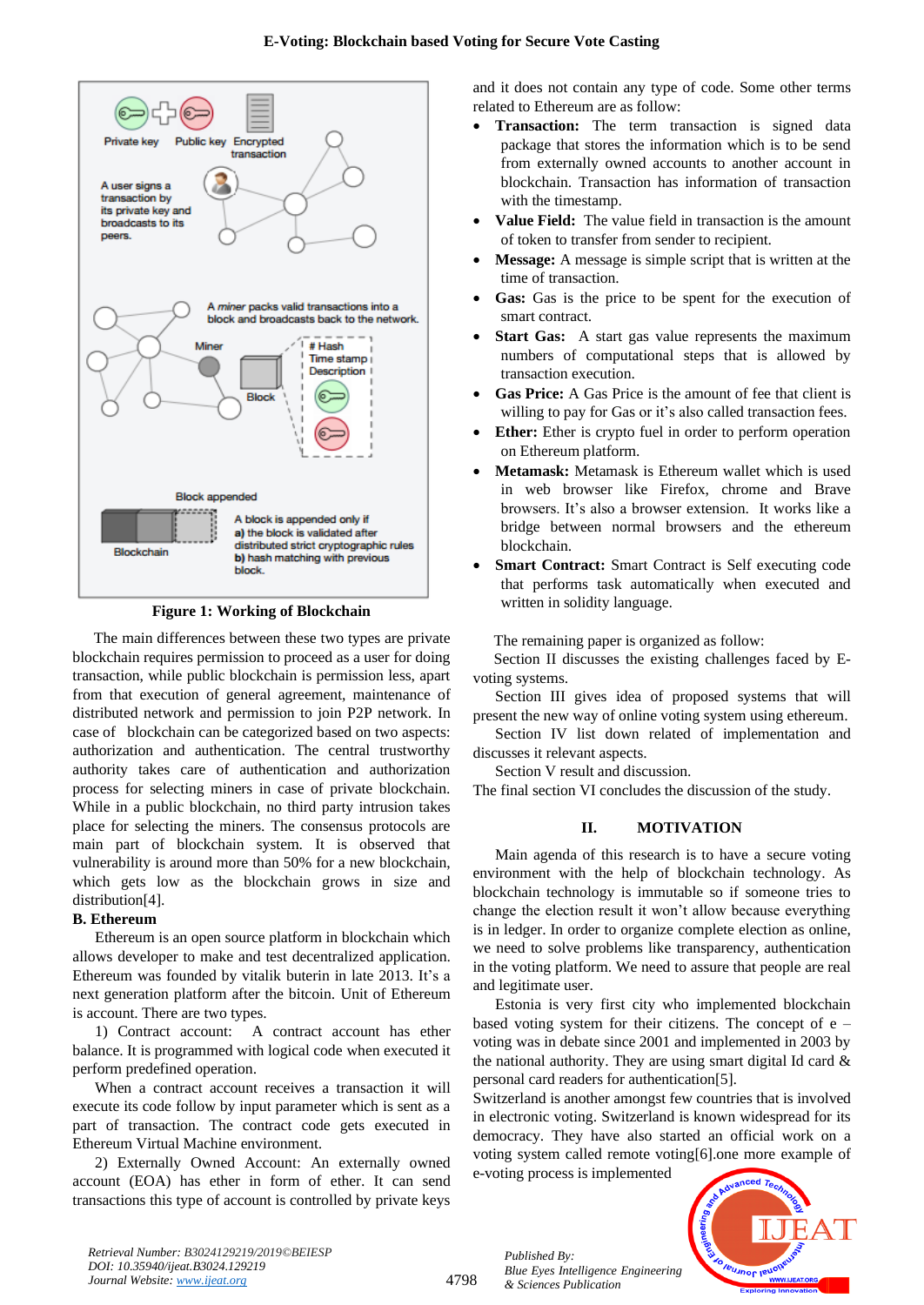

in website https://electionrunner.com/, they have mobile applications well as a web platform too.

## **III. PROPOSED SYSTEM**

In Proposed system our system will include 4 main requirements that are listed as follows:

**A. Authentication:** The candidate who is already registered is able to caste vote. The system will not support registration in between because registration requires some document to be verified

**B. Anonymity:** The E-voting system should not allow any link between voter's identities and ballot. The voters have to remain anonymous till the end of election.

**C. Accuracy:** Every vote should be counted it can't be changed or removed.

**D. Verifiability:** The system should verify that each vote has been counted correctly.

The blockchain: When a transaction occurred it creates numbers of block and it is stored there like linked list structure and chains of block that is why it is called blockchain. Data added to blockchain cannot be deleted so it's immutable ledger.

The first transaction to blockchain is called genesis block and that will represent candidate information. Every time candidate votes get recorded and the Blockchain will be update it. It uses proof of stake algorithm for consensus.



**Figure 2: Voting Chain**

In order to identify the security of system, each block will have previous voter's information in the form of hash value. If blocks get compromised, then it would be easily detected from missing hash. The system is decentralized and cannot be corrupted; and there is no single point of failure.



**Figure 3 : Proposed System**

Proposed Methodology:

- 1) First of all user will registered itself in order to get valid 16 digit wallet address.
- 2) Sign in with its unique wallet address.
- 3) After successfully signed in voter will be able to see his/her wallet address, private key and ether balance on main net network.
- 4) Voter will see a list of nominee.
- 5) Voter can vote a nominee of his/her choice through smart contract of blockchain.
- 6) As far Ethereum is platform it will be encrypted with eth-hash algorithm.
- 7) Its entry will create a new hash and that will stored in block and data is recorded in block and its immutable. At the end block will added to blockchain

#### **IV. IMPLEMENTATION**

Ethereum platform is used for development of blockchain network because it has a wide range of use cases within smart contracts which are written in solidity language while bitcoin was only meant to validate transaction. In the Ethereum network all operations are in real time environment. These are given as a price in form of ether to the miners, who execute this contract and validate the blocks.

This issue can be solved by blockchain which is decentralized and peer to peer. We define set of rules in a smart contract and contracts can start to execute. After the initialization of smart contract they cannot be removed nor modified from the blockchain and people can see the results of execution of smart contracts that is true or not. In Ethereum network there is no central authority to provide the proof of work. All peer nodes can perform calculations on their own. There are private Ethereum test networks available for the developers to test the code and allow them to test the code with fake ether for which we don't pay the actual money. One is kovan test network we have decided to use that in our work. For example, the kovan network forces it users to download all of the existing blocks in network. In order to use a test network, users should download a legitimate ethereum wallet from the ethereum website and change the connected network to the chosen test network, with the help of settings menu.

1) In Fig. 4 code shows the definitions of various variables. The "Voter" is defined as a struct in the Solidity language.

| struct Voter {<br>bool voted;<br>uint voteIndex;<br>uint Weight;                                                                                      |
|-------------------------------------------------------------------------------------------------------------------------------------------------------|
| address public owner;<br>string public name;<br>mapping (address=>Voter) public voters;<br>Candidate [] public candidates;<br>uint public auctionEnd; |
| event ElectionResult (string name, uint voteCount);                                                                                                   |

**Figure 4 : Code That Defines Structure And Variable**

*Published By: Blue Eyes Intelligence Engineering & Sciences Publication* 



*Retrieval Number: B3024129219/2019©BEIESP DOI: 10.35940/ijeat.B3024.129219 Journal Website[: www.ijeat.org](http://www.ijeat.org/)*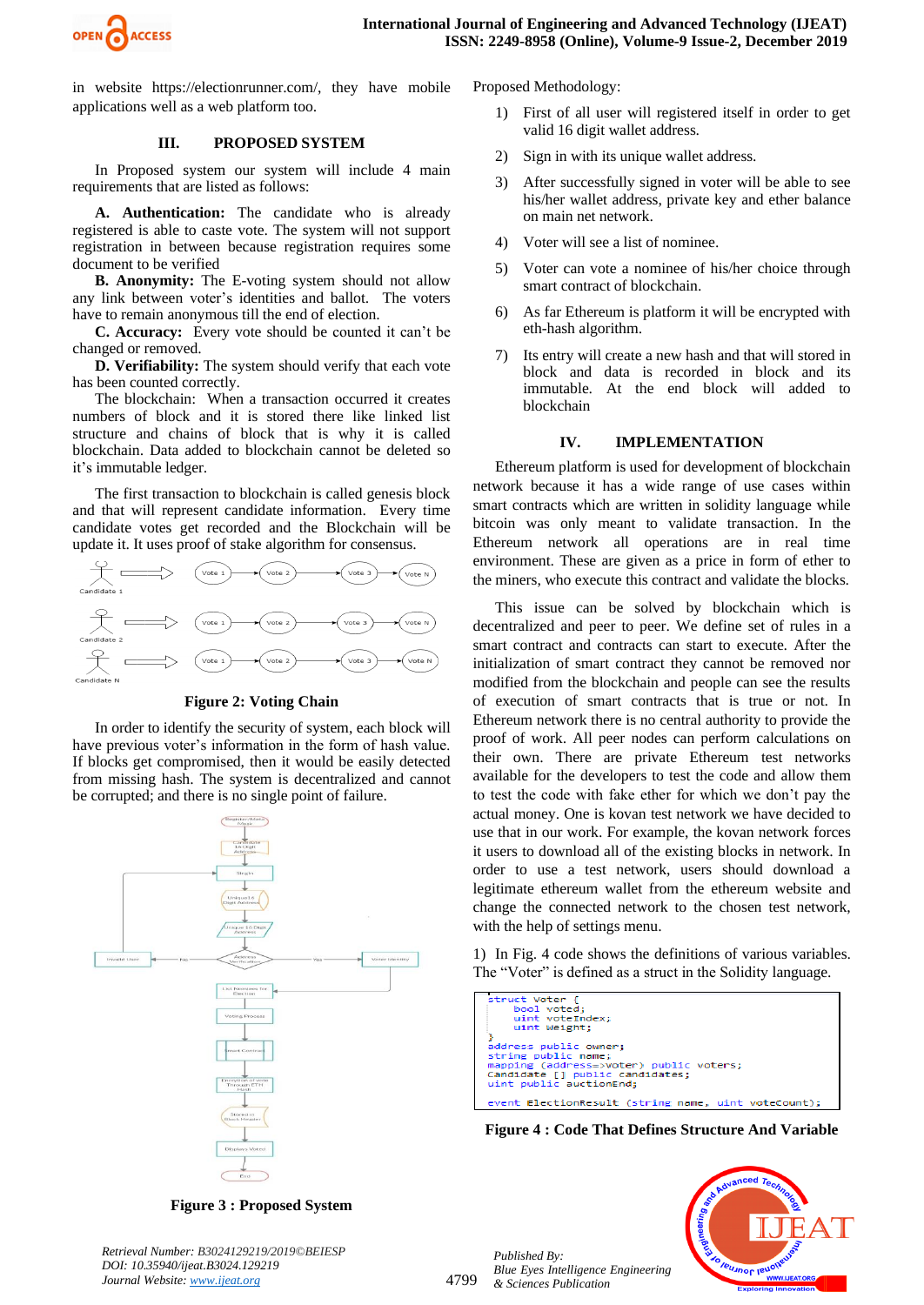The voter has properties like following:

- Voted: This keeps the track of candidate if already voted once or not.
- Vote Index: This keeps the record of the list of available party for election.
- Weight: This is special array this allowed to vote only if registered candidates have weight equal to 1 in their address.

2) Authorized function: In the code given in Fig. 5 shows the authorizes function. This function allows verified candidate and authorized them to the take a part in voting process.

| function authorize(address voter) public | $\mathcal{A}$ |
|------------------------------------------|---------------|
| $require(msg.sender == owner);$          |               |
| require(!voters[voter].voted);           |               |
| $voters[voter] . Weight = 1;$            |               |
|                                          |               |

#### **Figure 5: Code That Defines Authorized Function**

3) Winner function: In the code given in Fig. 6 shows the winner function that will decide the highest vote and declare that party as a winner.



#### **Figure 6: Code That Declares Win Function**

The person having ethereum wallet address, verified by the authorized function, has permission to vote within contract. Basically contracts are written in Solidity language that is a combination of C++ and JavaScript. Smart contracts are executed by the peer's network in every 15 seconds, and should be validated at least by 2 other users to be activated. After that, functions of contracts can be executed, and contracts can be shared with other candidates.

| <b>BL RINGERY</b><br>Etherscan                | Search by Address / Tx<br><b>RINKEBY (CLIQUE) TESTNET</b>                                                   |  |  |  |  |  |
|-----------------------------------------------|-------------------------------------------------------------------------------------------------------------|--|--|--|--|--|
| he Ethereum Block Explorer                    | <b>HOME</b>                                                                                                 |  |  |  |  |  |
|                                               | Transaction 0xd9e2cdf7369d66abb3f840ceebed1115aa579698dca0eefd3a3a647a2e1222de [b]                          |  |  |  |  |  |
| Overview                                      |                                                                                                             |  |  |  |  |  |
| Transaction Information <b>OO</b>             |                                                                                                             |  |  |  |  |  |
| [This is a Rinkeby Testnet Transaction Only ] |                                                                                                             |  |  |  |  |  |
| TyHash:                                       | OxdRe2odf7369d66abb3f840ceebed1115aa579698dca0eefd3a3a647a2e1222de                                          |  |  |  |  |  |
| <b>TxReceipt Status:</b>                      | <b>Success</b>                                                                                              |  |  |  |  |  |
| <b>Block Height:</b>                          | 4004715 (44 Block Confirmations)                                                                            |  |  |  |  |  |
| TimeStamp:                                    | 11 mins ago (Mar-10-2019 06:37:38 AM +UTC)                                                                  |  |  |  |  |  |
| From:                                         | 0yf70yr8rl251a4003rl719f82ff042710rlari0520514                                                              |  |  |  |  |  |
| To:                                           | [Contract 0x467cc179116476719f510e4e6a34a0ab0e3cc9a0 Created] @                                             |  |  |  |  |  |
| Value:                                        | 0 Ether (\$0.00)                                                                                            |  |  |  |  |  |
| Gas Limit:                                    | 1866386                                                                                                     |  |  |  |  |  |
| Gas Used By Transaction:                      | 1866386 (100%)                                                                                              |  |  |  |  |  |
| Gas Price:                                    | 0.000000001 Ether (1 Gwei)                                                                                  |  |  |  |  |  |
| Actual Tx Cost/Fee:                           | 0.001866386 Ether (\$0.000000)                                                                              |  |  |  |  |  |
| Nonce & (Position):                           | 1   35                                                                                                      |  |  |  |  |  |
| Input Data:                                   | 0x60006040523480156280001157600080fd5b5060405162801ba438038052801ba4833981010105040528101008085182810291020 |  |  |  |  |  |

**Figure 7: Trasnsaction History onEtherscan**

In figure 7 transaction records is shown which is available to anyone by entering the transaction hash which is available worldwide on etherscan.io in ethereum blockchain.

|                                                     | Election at 0x8e067670 (blockchain)   | × |
|-----------------------------------------------------|---------------------------------------|---|
| authorize                                           | 0xDbFf568886a4491770e7C02EEdEB28536FD |   |
| end                                                 |                                       |   |
| vote                                                | ٥                                     |   |
| win                                                 |                                       |   |
| auctionEnd                                          |                                       |   |
| candidates                                          | $\circ$                               |   |
| 0: string: name CONGRESS<br>1: uint256: voteCount 0 |                                       |   |
| name                                                |                                       |   |
| owner                                               |                                       |   |
| voters                                              | address                               |   |

#### **Figure 8: Deployed Contract**

In figure 8 all the functions of deployed smart contract is shown. E.g. authorized function to authorized candidate for vote ,win function do declare winner, vote for casting a vote, election end, vote index etc.

| status           | 0x1 Transaction mined and execution succeed                        |
|------------------|--------------------------------------------------------------------|
| transaction hash | 0xd0b71c04331e600708b5d45e83febf2038dd9b26b36f55d0d4d8df1fbfa86372 |
| from             | 0xdd870fa1b7c4700f2bd7f44238821c26f7392148                         |
| to               | Election.win() 0x692a70d2e424a56d2c6c27aa97d1a86395877b3a          |
| gas              | 3000000 gas<br>B                                                   |
| transaction cost | 24893 gas <sup>6</sup>                                             |
| execution cost   | 3621 gas <sup>6</sup>                                              |
| hash             | 0xd0b71c04331e600708b5d45e83febf2038dd9b26b36f55d0d4d8df1fbfa86372 |
| input            | 0x473ca96c<br>a series.                                            |
| decoded input    | $\theta$                                                           |
| decoded output   | €<br>"0": "string: Candidate 2 is the winner"<br>١B                |
| logs             | n B B                                                              |
| value            | 0 wei<br>В                                                         |

#### **Figure 9: Proofof Stack**

In figure 9 consensus algorithm proof of stack is shown which describe details like from sender wallet address to receiver, time, gas fees, nonce value, and hash.

#### **V. RESULT AND DISCUSSION**

|  | Table 1: Contract Creation and Voting Time in kovan |  |  |  |  |  |  |
|--|-----------------------------------------------------|--|--|--|--|--|--|
|--|-----------------------------------------------------|--|--|--|--|--|--|

| Contract |          | Voter 1       | Voter2        |  |  |  |
|----------|----------|---------------|---------------|--|--|--|
|          | creation | (transaction) | (transaction) |  |  |  |
| Vote 1   | 17S      | 6.80S         | 6.80S         |  |  |  |
| Vote 2   | 15S      | 6.50S         | 5.96S         |  |  |  |
| Vote 3   | 12S      | 6.20S         | 5.50S         |  |  |  |

In above table 1 test net voters are present. We calculated time for each voter. Voter 1 is the candidates who created test net of the election and the one who grants the permission of other to be eligible for voting process. All the 3 transaction can run

asynchronously.



*Retrieval Number: B3024129219/2019©BEIESP DOI: 10.35940/ijeat.B3024.129219 Journal Website[: www.ijeat.org](http://www.ijeat.org/)*

*Published By: Blue Eyes Intelligence Engineering & Sciences Publication*